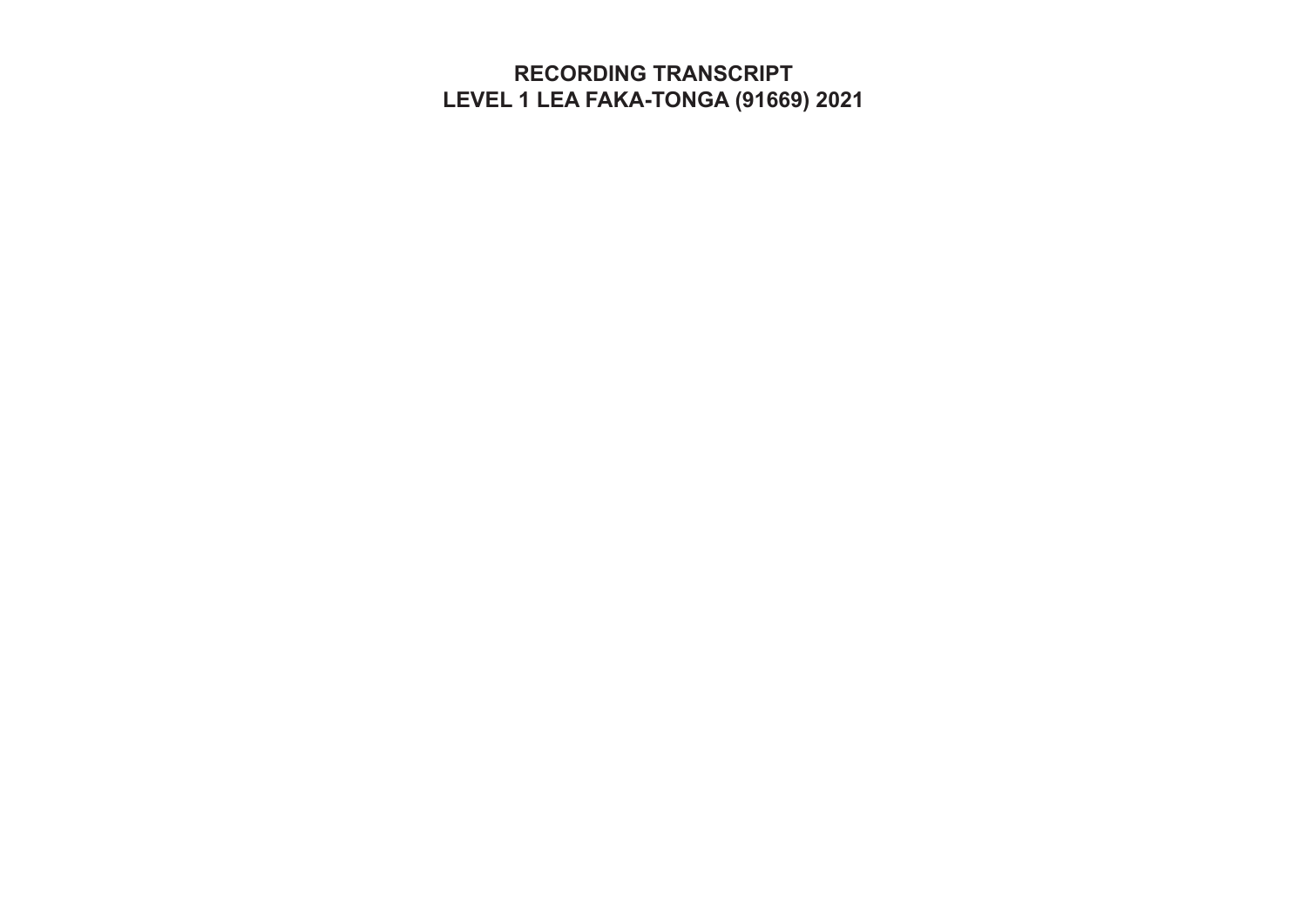**READER 1** Audibility Check. Please listen carefully to this introduction. This exam is NCEA Level 1 Lea Faka-Tonga for 2021.

The supervisor will now pause the recording to check that everyone has heard this introduction.

- *ENGINEER PAUSE 5 SECONDS*
- *ENGINEER TRACK 2*
- **READER 1** Each of the questions in this assessment requires you to listen to a passage in lea faka-Tonga. You will hear each passage three times:
	- The first time, you will hear it as a whole.
	- The second and third times, you will hear it in sections, with a pause after each.
	- As you listen, you may make notes in the space provided.
	- Before the passage begins, you will have 30 seconds to read the question.
	- Once the passage has finished, you will have time to review your answers.

### *ENGINEER PAUSE 5 SECONDS*

- **READER 1 First Passage**
- **READER 2** Talanoa ʻo Seini´

Fanongo ki he talanoa ʻo Seiniˊ. Ngāueʻaki ʻa e talanoaˊ ni ke tali ʻa e Fehuʻi ʻUluakiˊ.

## **READER 1** Seini's story

Listen to Seini's story. Refer to the passage in your answer to Question One. You now have 30 seconds to read the question.

## *ENGINEER PAUSE 30 SECONDS*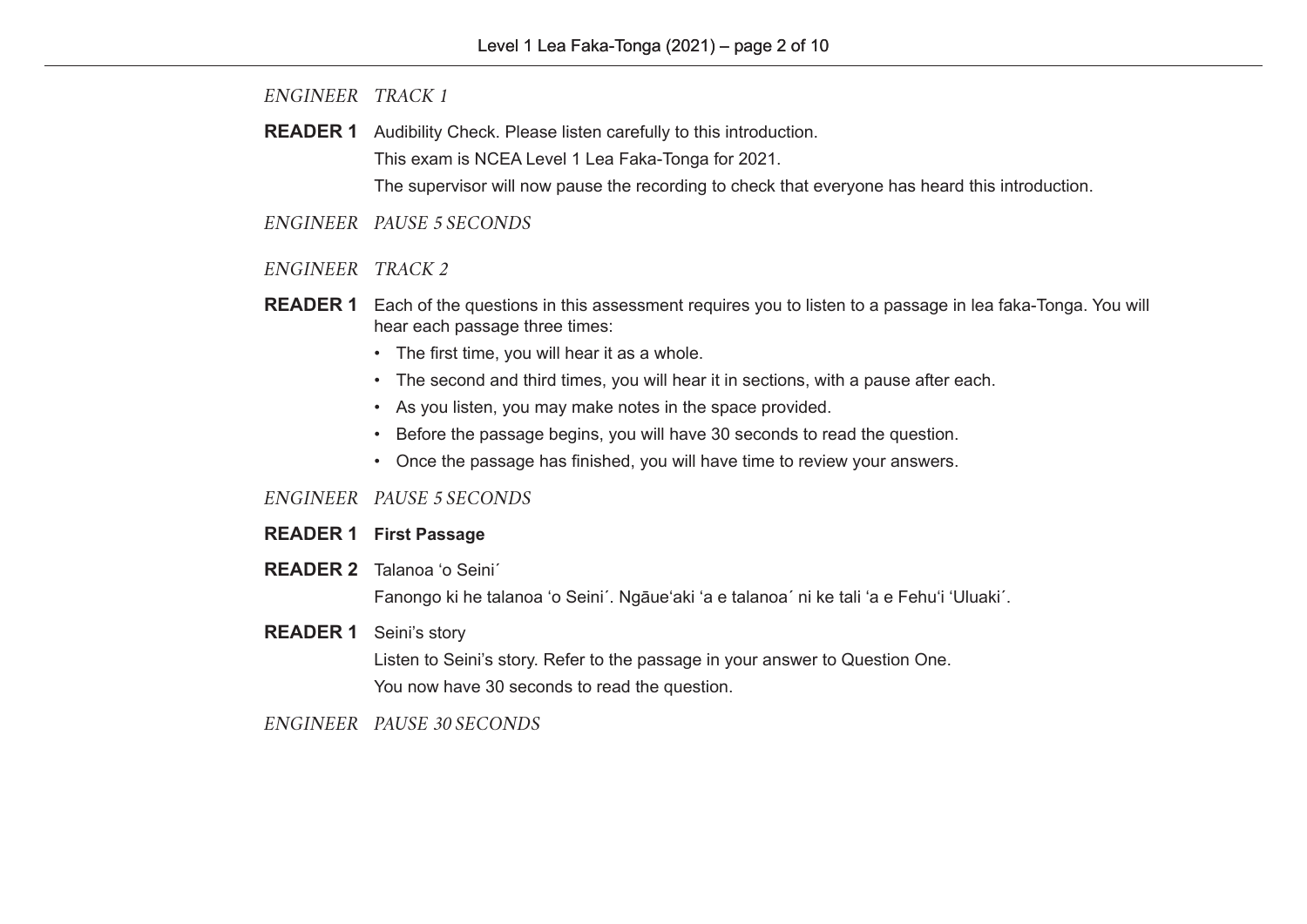**READER 1** First reading Glossed vocabulary

- **READER 2** faingofuaʻia
- **READER 1** means easy to do

### *FIRST PASSAGE – SECTION 1*

**READER 2** Mālō e lelei. Ko hoku hingoa´ ko Seini pea ʻoku ou taʻu 16. ʻOku ou nofo ʻi Pātangata, Tongatapu. Ne toki maʻu mai e ola ʻeku fuofua sivi lea faka-Pālangi´ pea ʻoku ou fuʻu fiefia ʻaupito he naʻa´ ku lava. ʻOku ʻikai ke u faingofuaʻia he lea faka-Pālangi´, ka ko ʻeku faiako´ ʻoku anga-lelei pea fuʻu tokoni lahi ʻaupito kia au.

> ʻOku ʻi ai hoku kaumeʻa Nuʻu Sila ʻoku saiʻia ʻaupito he Tonga´, pea ʻoku ʻīmeili faka-Tonga maʻu mai pē kiate au. Ko ʻeku fuofua tali eni ki heʻene ʻīmeili´ ʻi he lea faka-Pālangi´. ʻOku ou taumuʻa ke u ʻalu ʻo hoko atu ʻeku ako´ ʻi Nuʻu Sila mo ako ke toe lelei ange ʻeku lea faka-Pālangi´.

### *FIRST PASSAGE – SECTION 2*

**READER 2** Ko e lēsoni Komipiuta´ ʻoku ou saʻia taha ai´, koeʻuhi´ ʻoku ou kalasi fakataha ai mo hoku kaumeʻa lelei taha´ pea koe lēsoni pē ia ʻoku ou manako ai´. ʻOku ou saʻia he Fika´ he ʻoku faingofua. ʻOku ou saiʻia foki he Saienisi´ ko e lahi ʻemau tesi Saienisi´. ʻOku ou kiʻi faʻa longoaʻa he taimi kalasi´ pea naʻe ʻita ʻeku faiako Siokālafi´ ʻiate au, he ʻikai ke ʻosi ʻeku ngāue naʻe fai´.

> Ko e palopalema´, ko e konga tohi naʻe ʻomi ke mau lau´ naʻe taʻe oli pea lahi mo ʻemau faʻa tohi fakalongolongo he kalasi´. Ko e taimi lahi ʻoku ou anga-lelei. ʻOku ou saiʻia he fakataha mo hoku ngaahi kaungāmeʻa´ he mālōlō pongipongi´ ʻi he malaʻe pasiketipolo´. ʻI he hoʻataa´, ʻoku mau fakataha he laipeli´ ʻo fai ʻemau homueka´.

*ENGINEER PAUSE 10 SECONDS*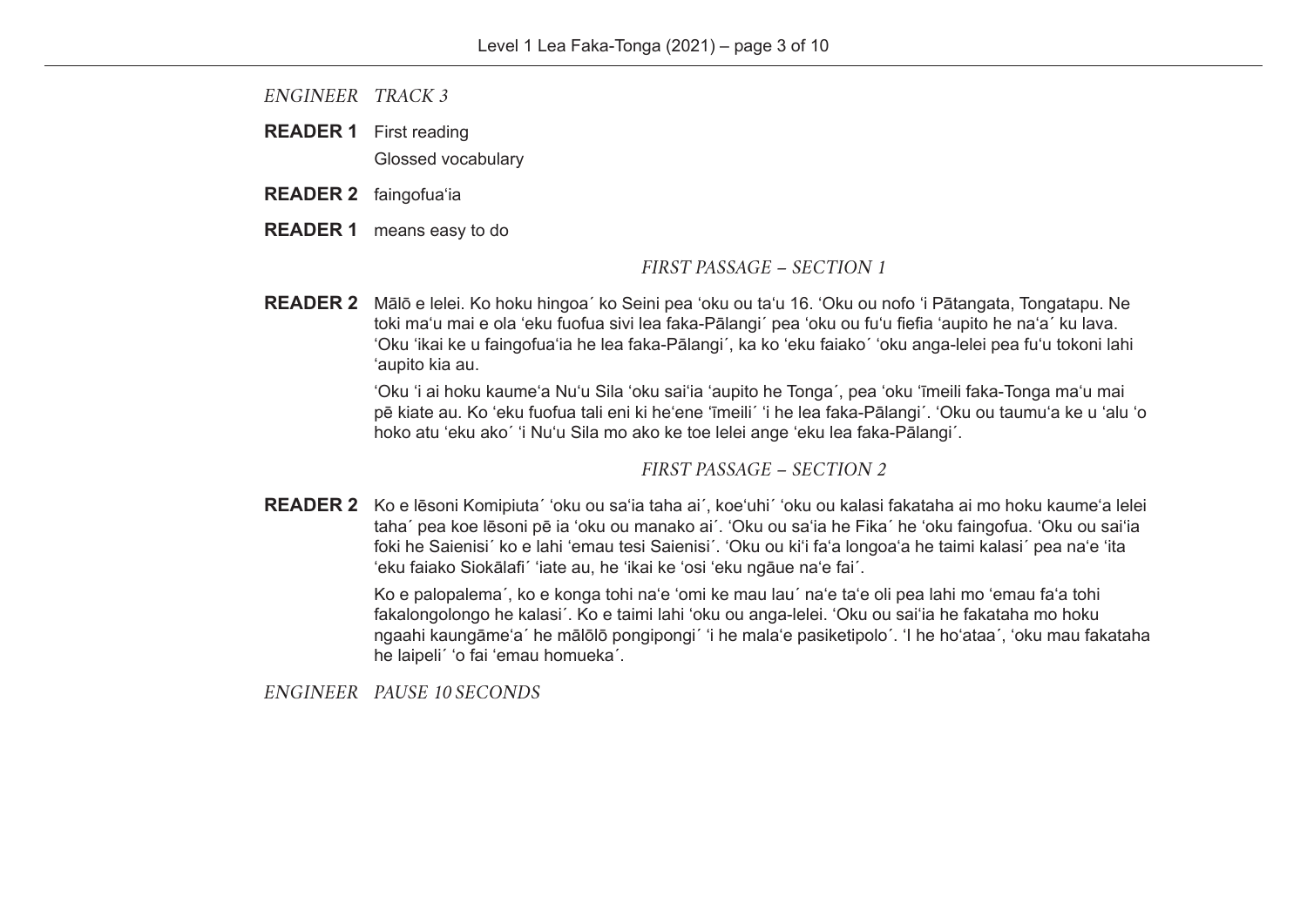- **READER 1** Second and third readings, with pauses Section 1 Glossed vocabulary
- **READER 2** faingofuaʻia
- **READER 1** means easy to do
- *ENGINEER INSERT FIRST PASSAGE SECTION 1*

*PAUSE 20 SECONDS*

- **READER 1** Section 1 again
- *ENGINEER INSERT FIRST PASSAGE SECTION 1*

*PAUSE 20 SECONDS*

- **READER 1** Section 2
- *ENGINEER INSERT FIRST PASSAGE SECTION 2*

*PAUSE 20 SECONDS*

- **READER 1** Section 2 again
- *ENGINEER INSERT FIRST PASSAGE SECTION 2*

*PAUSE 20 SECONDS*

- **READER 1** You now have 3 minutes to review your answers to Question One.
- *ENGINEER PAUSE 180 SECONDS*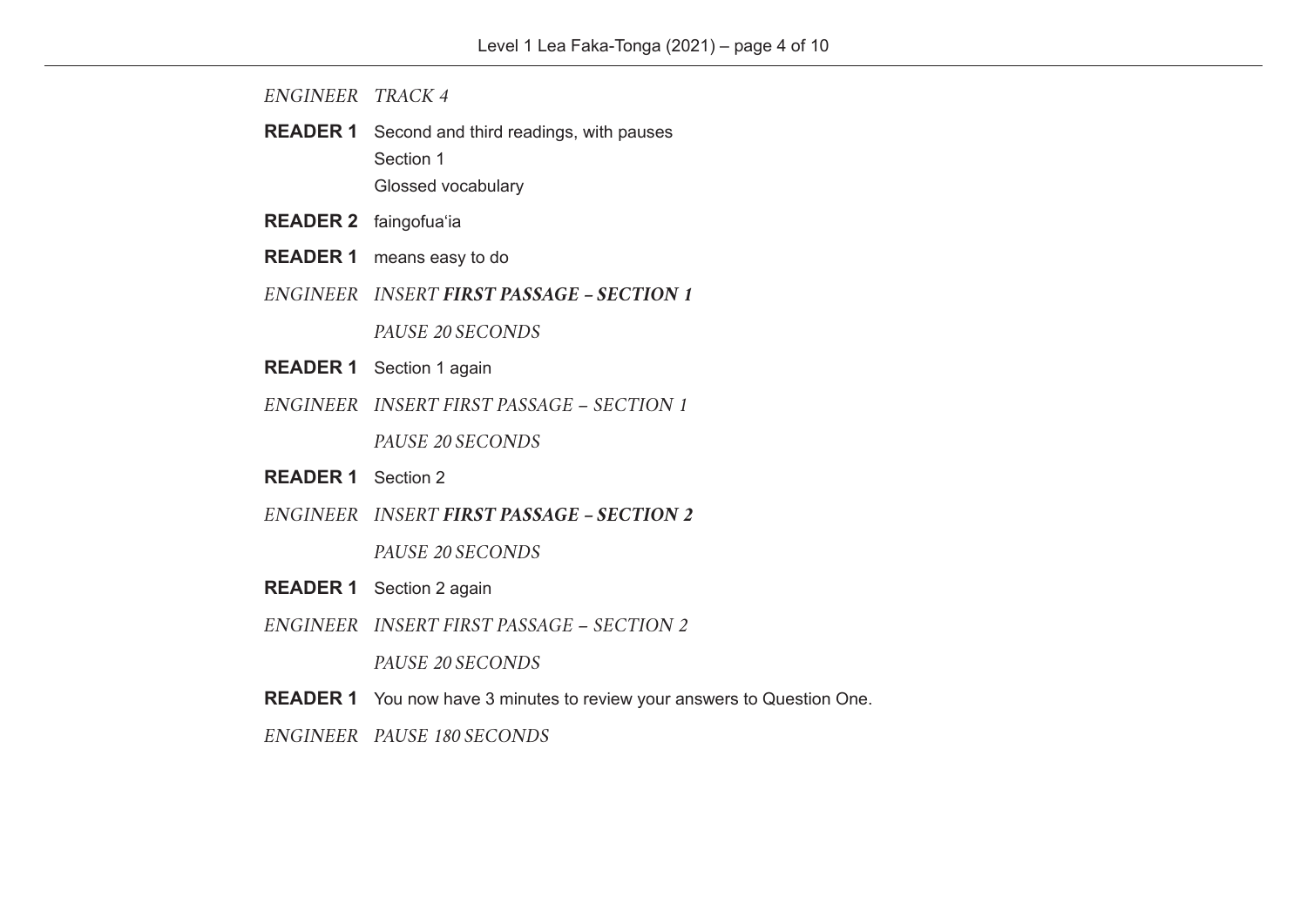### **READER 1 Second Passage**

**READER 2** Kole tokoni

Ko e kole tokoni ʻa Meleane kia Sione. Fanongo ki he pō talanoa ʻa Meleane mo Sione´. Ngāueʻaki ʻa e pō talanoaˊ ni ke tali ʻa e Fehuʻi Uaˊ.

## **READER 1** Request for help

Meleane is asking Sione for help. Listen to their conversation. Refer to the passage in your answer to Question Two.

You now have 30 seconds to read the question.

- *ENGINEER PAUSE 30 SECONDS*
- *ENGINEER TRACK 6*
- **READER 1** First reading Glossed vocabulary
- **READER 2** laiseni fakangatangata
- **READER 1** means restricted licence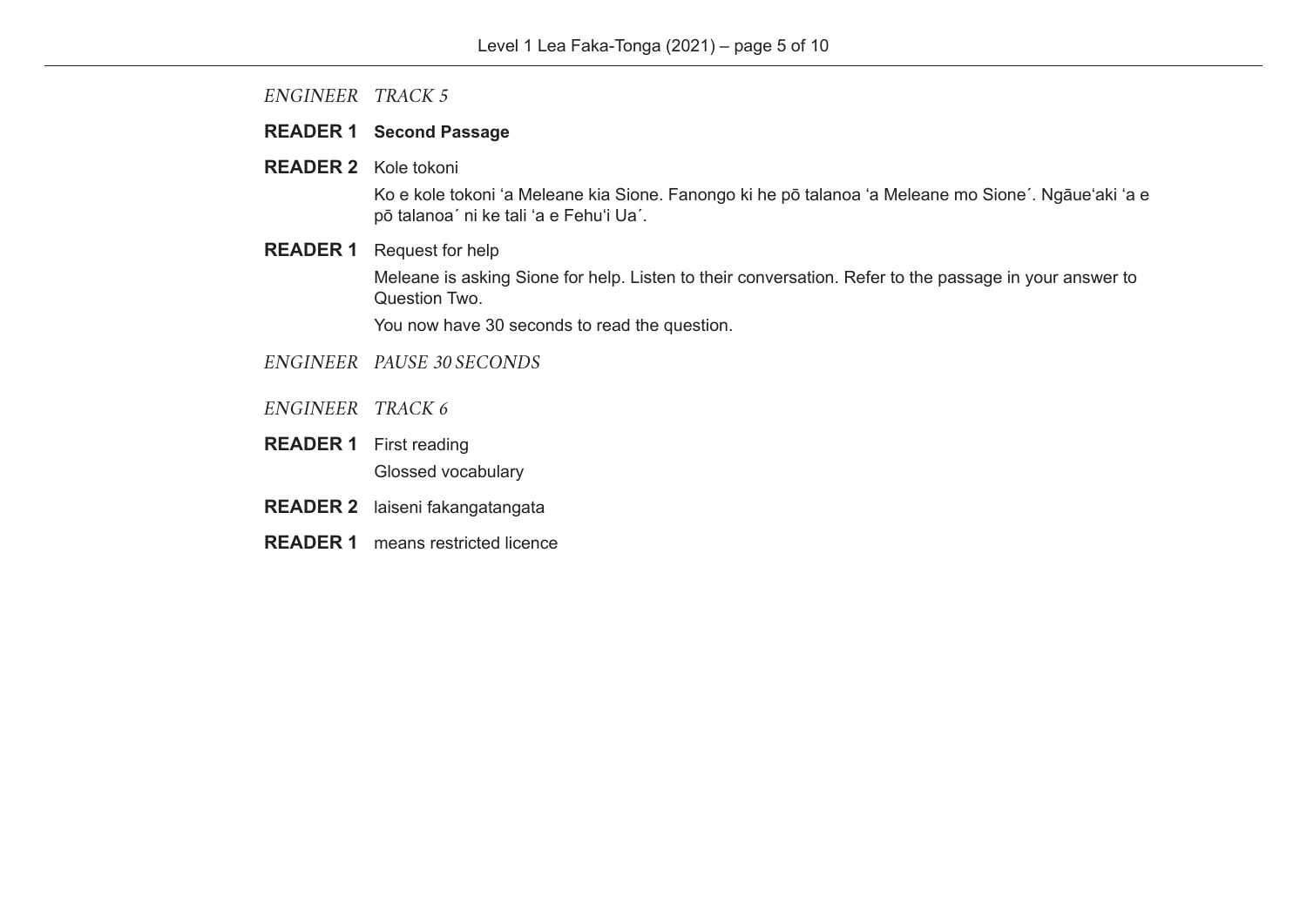## *SECOND PASSAGE – SECTION 1*

- **READER 2** Sione, naʻa´ ku sivi laiseni akoako fakaʻuli he Falaite´.
- **READER 4** Pea naʻe hā hoʻo sivi´?
- **READER 2** Ko e ʻuhinga ia ʻeku haʻu´ he ʻoku ou fie maʻu ha tokoni.

Naʻa´ ku loto-mamahi he naʻa´ ku hū au ki tuʻa mei´ he loki sivi´ he ʻosi pē miniti ʻe tolunoa. Naʻe teʻeki ke u tohi ʻe au ha meʻa.

- **READER 4** Mahino mai naʻe ʻikai ke ke ako ki he sivi´, mahalo naʻa´ ke toki ako pē he pō Tuʻapulelulu´ ki he sivi´ he ʻaho Falaite´. ʻOku ʻikai ko ha founga lelei eni ki heʻete teuteu sivi´.
- **READER 2** Naʻa´ ku ako mālohi ʻaupito, ka naʻe toki kamata pē e palopalema´ ʻi heʻeku hū ki loki sivi´ ... fakaʻohovale ʻa e ngalo kotoa e meʻa naʻa´ ku ako´.

## *SECOND PASSAGE – SECTION 2*

- **READER 4** Kuo pau ke ʻuluaki feingaʻi hoʻo sivi tohi´ ke maʻu hoʻo laiseni akoako´ ke ke lava ʻo fakaʻuli ʻi ha meʻalele he māhina ʻe 6 pea ke toki kole leva ki haʻo laiseni fakangatangata.
- **READER 2** ʻOku ʻikai te u ʻilo pe ko e hā ʻoku ou kovi pehē ai ʻi he loki sivi´. Te u toe sivi he ʻahoʻ ni ke feingaʻi ke u lava ke fai mou fakaʻuli ʻi ha meʻalele.
- **READER 4** Io, ko e laiseni fakangatangata´ ia ko e sivi lele pē pea ʻosi e māhina ʻe 12 pea ke tohi kole ki hoʻo laiseni fakaʻuli kakato´.
- **READER 2** Naʻe tala mai heʻeku tamai´, te u ʻalu ki Tonga kapau ʻe maʻu ʻeku laiseni fakaʻuli kakato´, ʻe fakangofua ke u fakaʻuli 'i he kā fakafāmili´ pea te u maʻu ha tauʻatāina lahi, he te u fakaʻuli ki heʻeku ngāue´ he fakaʻosinga ʻo e uike´. ʻOku ou fie sio moʻoni ki heʻeku kui fefine ʻi Tonga´.

*ENGINEER PAUSE 10 SECONDS*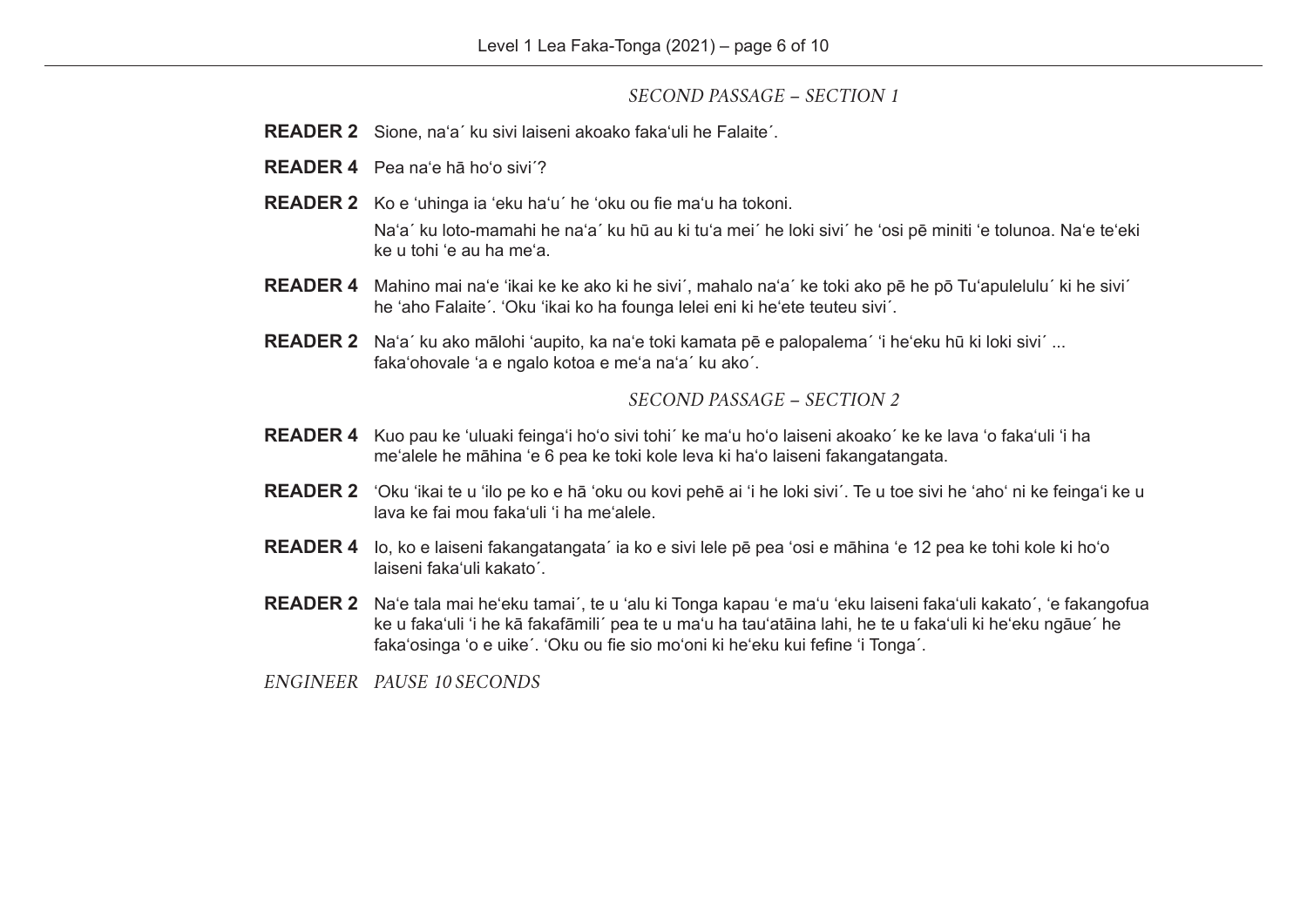- **READER 1** Second and third readings, with pauses Section 1
- *ENGINEER INSERT SECOND PASSAGE SECTION 1*

*PAUSE 20 SECONDS*

- **READER 1** Section 1 again
- *ENGINEER INSERT SECOND PASSAGE SECTION 1*

*PAUSE 20 SECONDS*

- **READER 1** Section 2 Glossed vocabulary
- **READER 2** laiseni fakangatangata
- **READER 1** means restricted licence
- *ENGINEER INSERT SECOND PASSAGE SECTION 2*

*PAUSE 20 SECONDS*

- **READER 1** Section 2 again
- *ENGINEER INSERT SECOND PASSAGE SECTION 2*

*PAUSE 20 SECONDS*

- **READER 1** You now have 3 minutes to review your answers to Question Two.
- *ENGINEER PAUSE 180 SECONDS*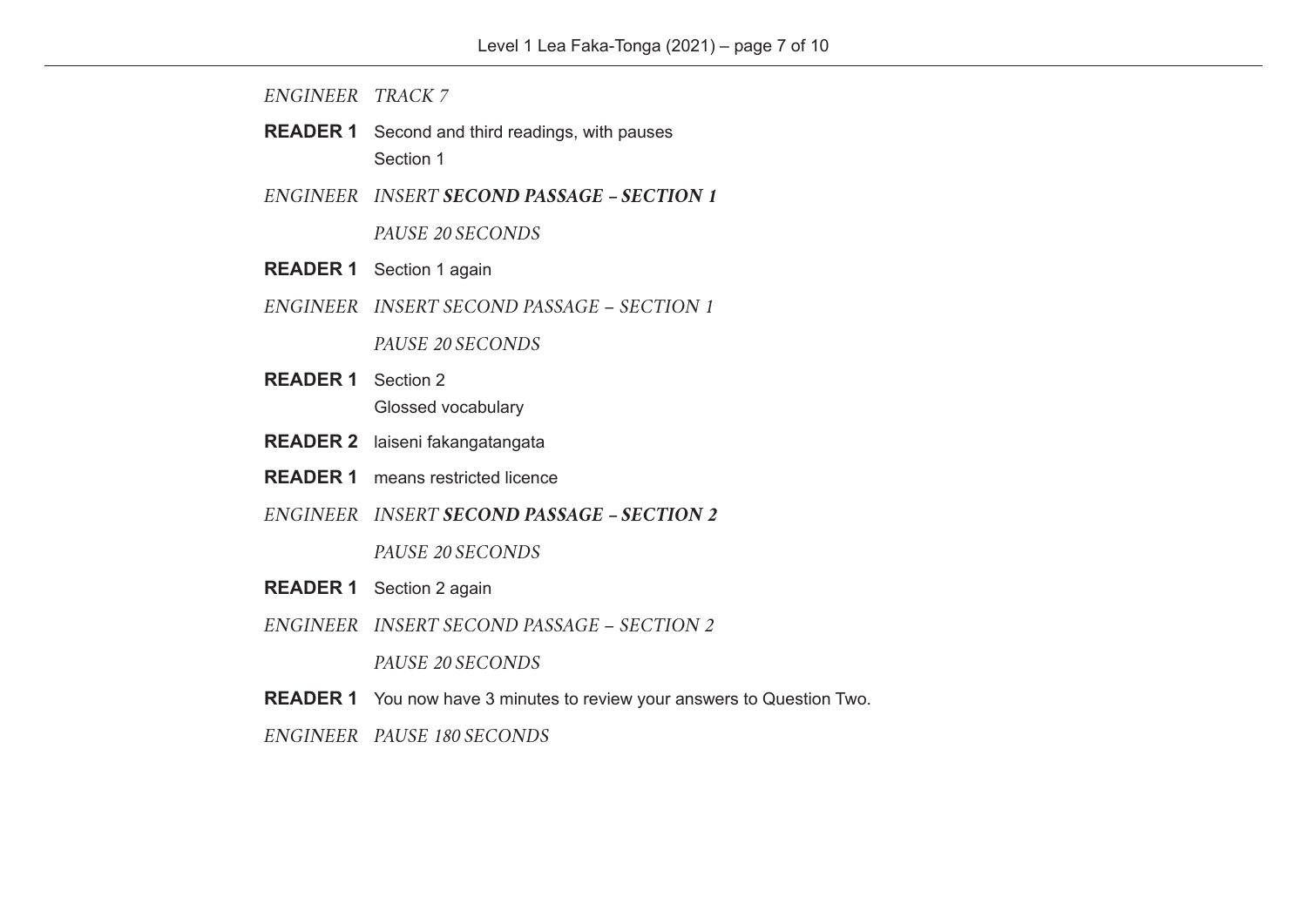# **READER 1 Third Passage**

**READER 3** Ko e taʻahine mo ʻene foʻi hina huʻakauˊ

Fanongo ki he talanoa ʻo e taʻahine mo ʻene foʻi hina huʻakauˊ. Ngāueʻaki ʻa e talanoaˊ ni ke tali ʻa e Fehuʻi Toluˊ.

**READER 1** The girl and her jar of milk

Listen to a story about a girl and her jar of milk. Refer to the passage in your answer to Question Three.

You now have 30 seconds to read the question.

*ENGINEER PAUSE 30 SECONDS*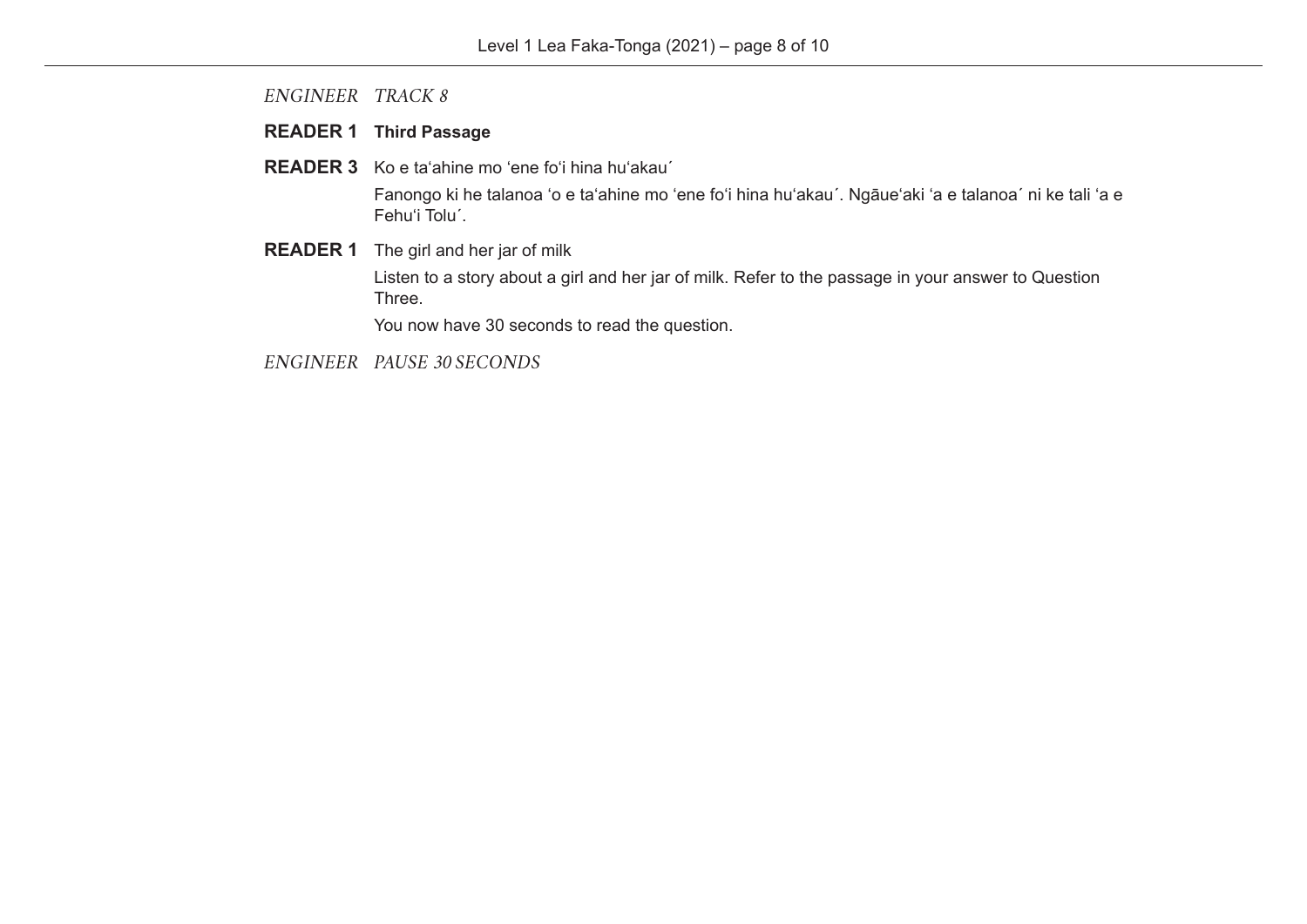- **READER 1** First reading Glossed vocabulary
- **READER 3** fōfoaʻi
- **READER 1** means to hatch

## *THIRD PASSAGE – SECTION 1*

**READER 3** Tokua naʻe ʻi ai ha taʻahine naʻe tupu masiva pē, pea ko e koloa pē naʻa nau maʻu´ ko e pulu huʻakau. Naʻe fakakaukau e taʻahine´ ke ʻalu ki he kolomuʻa´ ke ʻave haʻane hina huʻakau ke fakatau. Naʻa´ ne tuku pē e hina huʻakau´ ʻi hono ʻulu´, lolotonga ʻene fononga´. Naʻa´ ne fakakaukau pē: "Ko e paʻanga te u maʻu hono fakatau e huʻakau´ ni te u fakatauʻaki ia ha ngaahi foʻi moa ke aʻu ʻo tolungeau. Kapau ʻe kovi ha niʻihi, kuo pau ke maʻu ha fanga kiʻi moa ʻe uangeau tupu ʻo ka fōfoaʻi. ʻE feʻunga pē ʻenau lalahi´ mo e hoko ʻa e taimi ʻoku siʻisiʻi ai ʻa e fanga moa´ pea te u fakatau atu ke maʻu ai ha paʻanga lahi."

## *THIRD PASSAGE – SECTION 2*

**READER 3** "Te u fakatau leva hoku kofu foʻou fakaʻofoʻofa ki he polo he ʻosi ʻa e taʻu´. ʻE lanu fēfē nai hoku kofu´? Ko e lanu mataˊ ʻe hoa mo hoku kili´ mo hoku ʻulungaanga´. ʻOi, te u hā fakaʻofoʻofa pea ʻe fie hulohula e tamaiki tangata´ mo au, ka ʻe loto-kovi foki e tamaiki fefine´. ʻE ʻikai te u tokanga au ki ai."

> Naʻe ʻikai fiemālie ai e taʻahine´ pea naʻe ngalo ai ʻa e hina huʻakau ʻoku hili ʻi hono ʻulu´. Naʻe ngaue hono ʻulu´, ʻo tō ʻa e hina huʻakau´ ʻo mafahi pea mahua ʻa e huʻakau´ ʻo mole kotoa ai ʻene ngaahi misi ki hono kahaʻu´.

Koia ai, ʻoleva hono lau hoʻo fanga kiʻi moa´, tatali ke fōfoaʻi kinautolu.

*ENGINEER PAUSE 10 SECONDS*